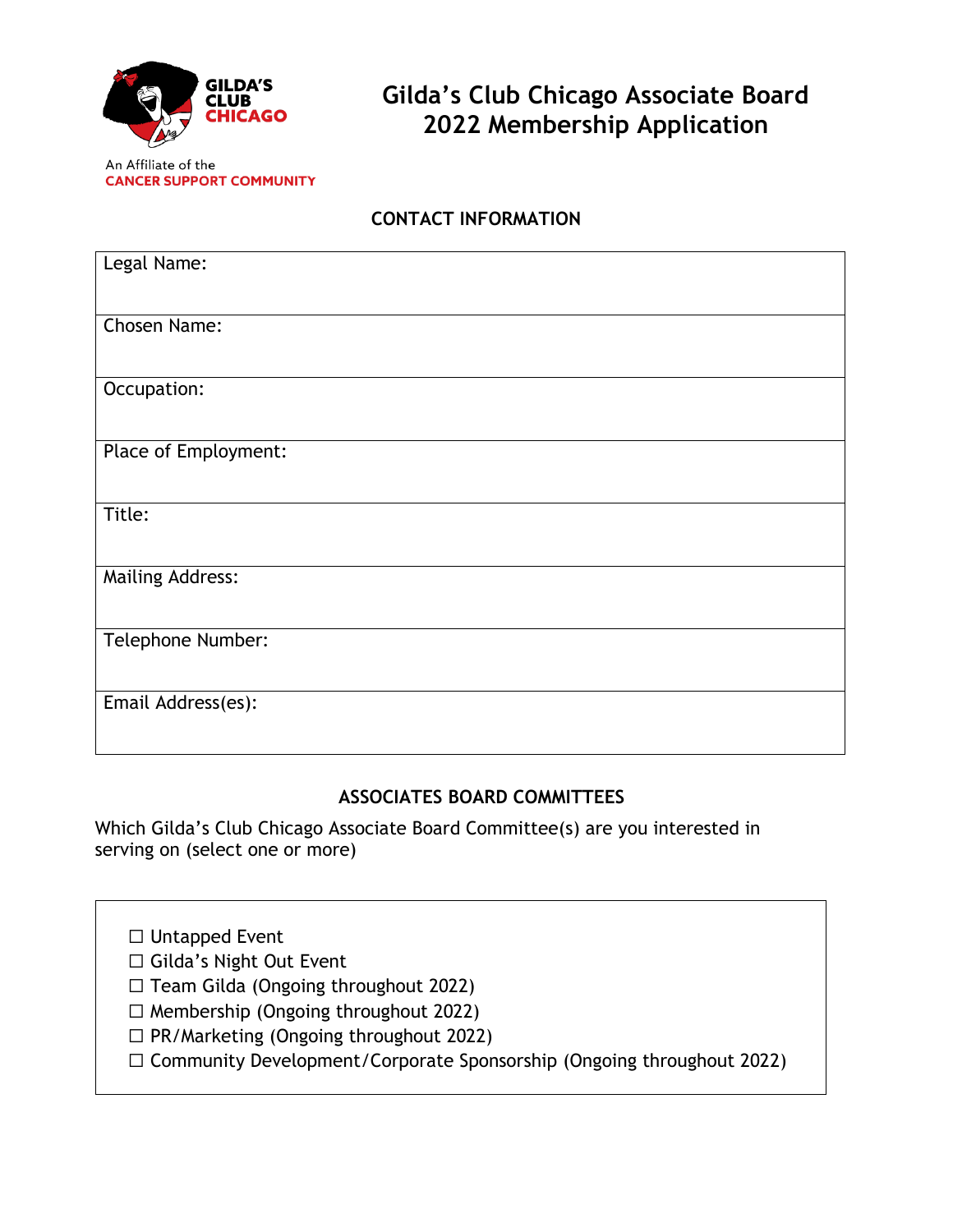

#### **BACKGROUND AND SERVICE**

We would like to know more about you! Even if you have provided us with this information before, please take a moment to answer the following questions so we can update our records.

- 1. How did you learn about Gilda's Club/Gilda's Club Associate Board?
- 2. What interested you in joining Gilda's Club Associate Board?
- 3. Relevant Experience and/or employment. *Please attach your resume, headshot, or a biography.*
- 4. Please list any special talents and/or interests you would bring to Gilda's Club Chicago Associate Board:

#### **Please check the box(es) for area(s) of expertise/contributions you feel you can make to further the mission of Gilda's Club Chicago:**

- $\Box$  Participate in a corporate matching gift program
- $\Box$  Plan a third party event
- $\Box$  Host or sponsor an event
- $\Box$  Find a host or solicit sponsorship for an event
- $\Box$  Assume a leadership role
- $\square$  Share and like Gilda's Club postings on social media
- $\Box$  Crowdfund through a personal or team fundraising webpage